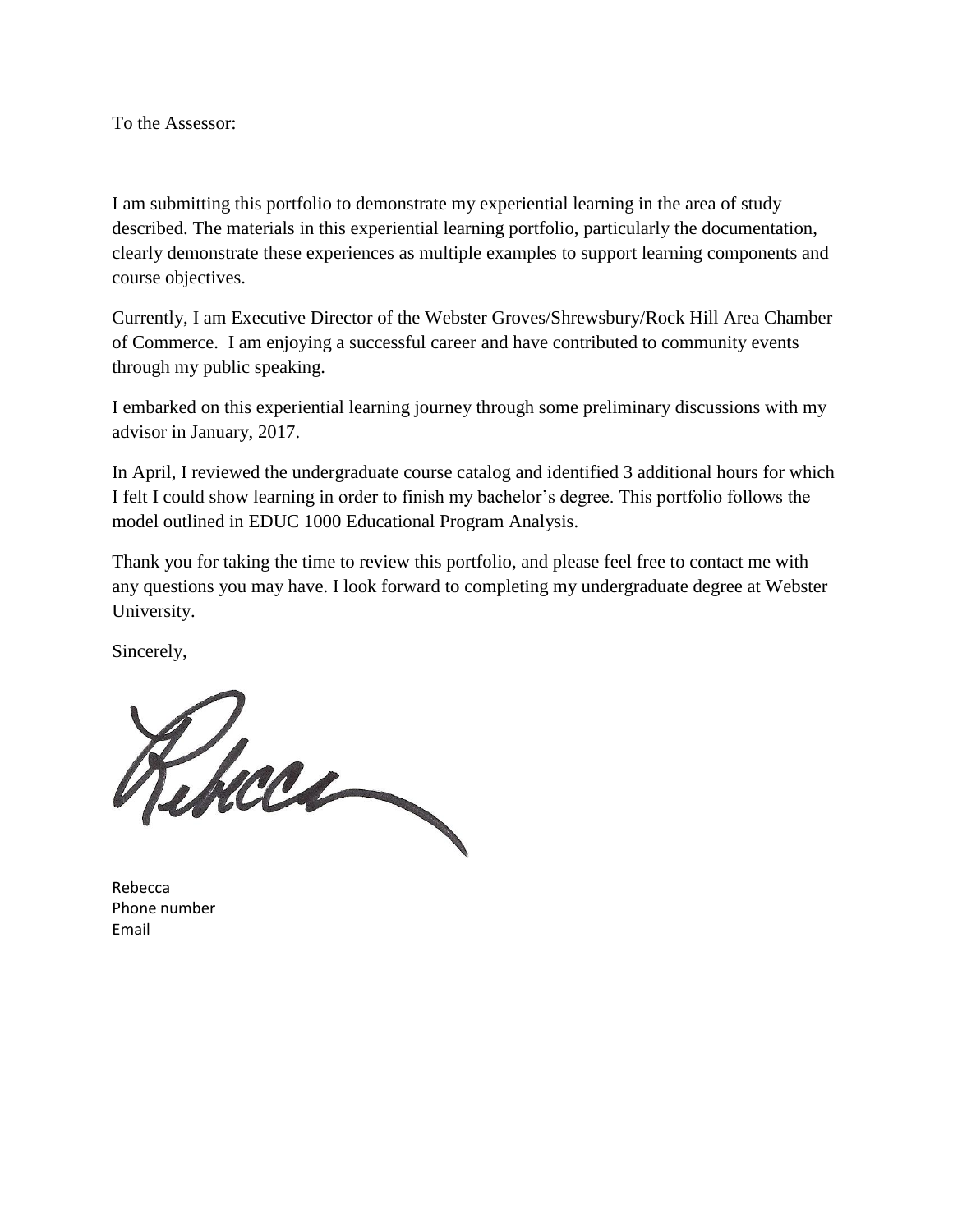Prior Learning Assessment Portfolio

Rebecca (Student ID 1257148)

EDUC 1000

Spring 2017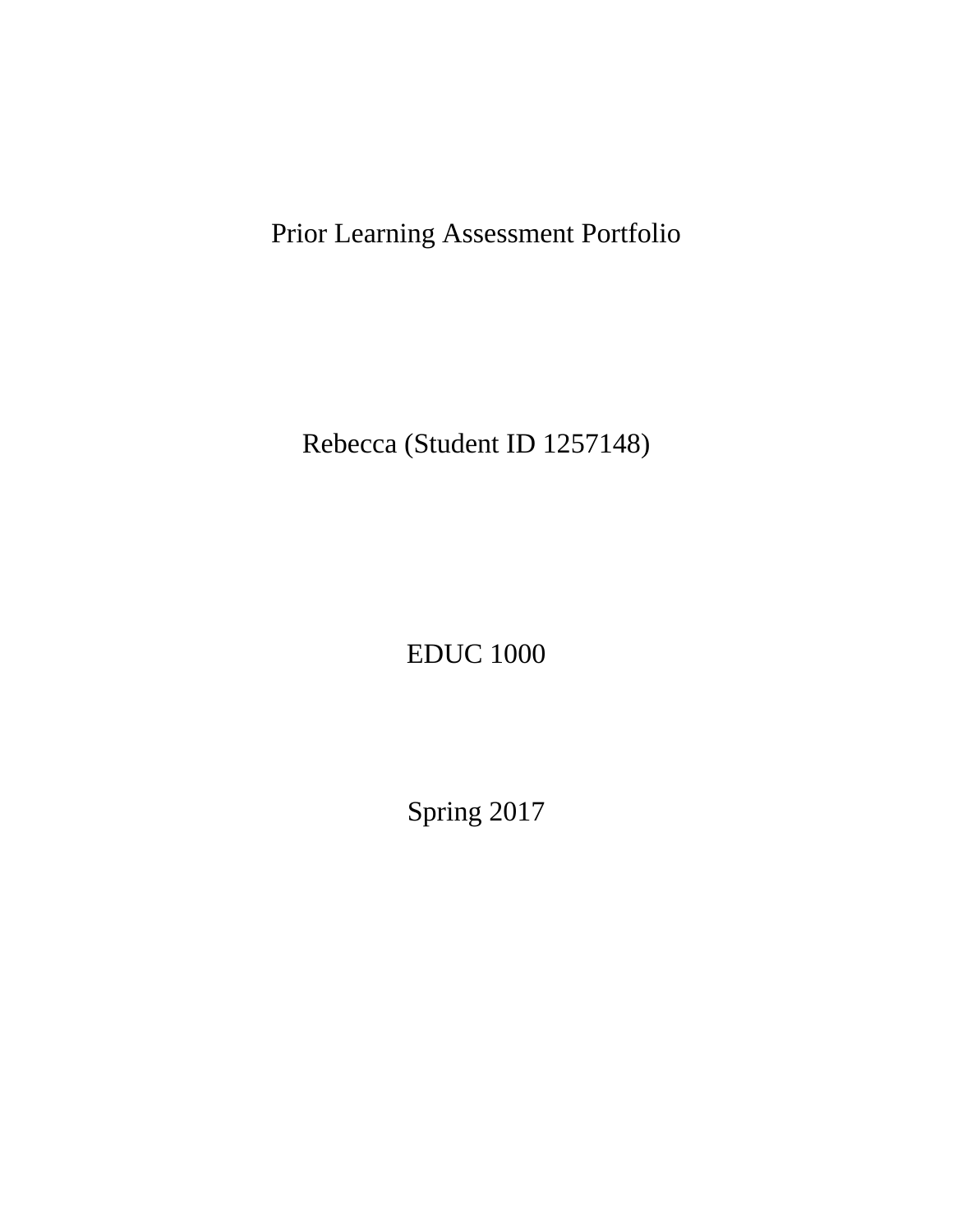## **Table of Contents**

## [Letter to the Assessor](#page-0-0)

## [Resume](#page-3-0)

## Area [of Study CMSP 1040 Public Speaking](#page-6-0)

## [Narrative](#page-8-0)

- Learned established techniques of writing and delivering a speech
- Delivered speeches that actively engaged the audience.
- Developed advanced proficiency in performing at speaking engagements.
- Learned to listen effectively to other speeches in order to give meaningful evaluations, and to coach and mentor speakers
- [Developed confidence and enjoyment in speaking.](#page-12-0)

### [Documentation Index](#page-12-0)

[Degree Audit](#page-13-0)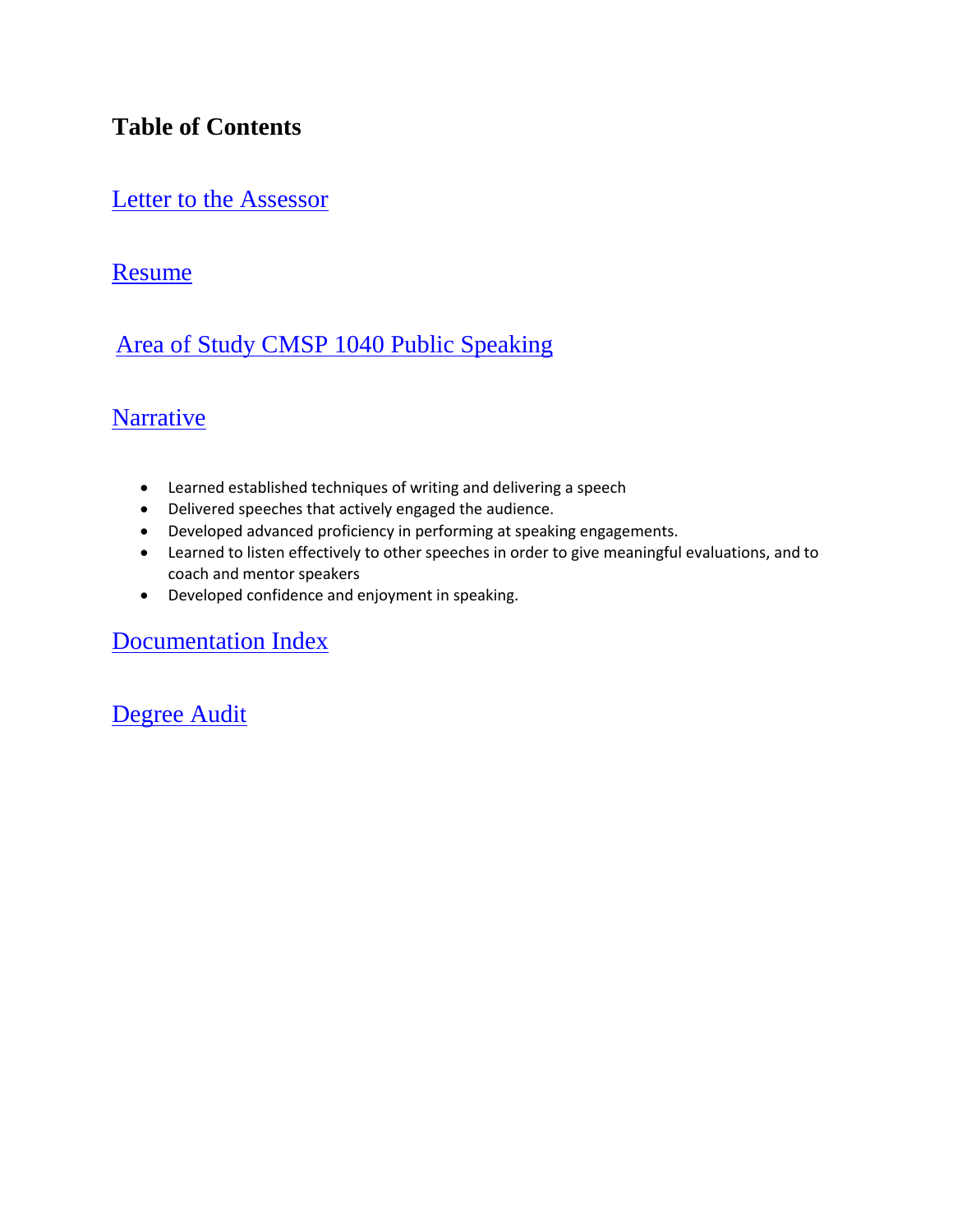#### <span id="page-3-0"></span>Resume

A D D R E S S

PHONE NUMBER . EMAIL

# **REBECCA**

#### SUMMARY

Creative, articulate and results driven **executive** with the ability to manage multiple tasks, and work well with diverse constituencies. Able to manage day-today operations, and provide long range planning. Able to take new projects from inception to completion.

#### **STRENGTHS**

**Employee supervision:** Hired, trained, and managed staff at the Chamber of Commerce, as well as teams of buyers, assistants and store staff at Macy's, Sweet Factory and Make Mine Sweet retail stores.

**Volunteer recruitment/engagement:** Led all volunteer teams at the Chamber of Commerce and for Toastmasters events.

**Presentation skills:** Acted as host at Chamber events. Served in many roles in Toastmasters International, and received recognition awards for leadership and communication skills. Speaker on Women's History at the Missouri History Museum.

**Financial/budget:** Responsible for budget planning and financial results for the Chamber. This includes some bookkeeping in Quickbooks. Added new sponsors and events to the Chamber. As a buyer at Macy's, took department from losing money to 10% profit.

**Marketing:** For the Chamber of Commerce, added new events, and developed a Community Outreach program to make the Chamber more visible in the community. Developed total marketing plans for all of my retail experiences. Chocolate Festivals at Macy's drove a 24% sales increase. As co-facilitator for the St. Louis chapter of Powerful You, I garnered more paid business sponsorships than any other Powerful You Chapter in the country. At Macy's, garnered record setting vendor contributions to advertising.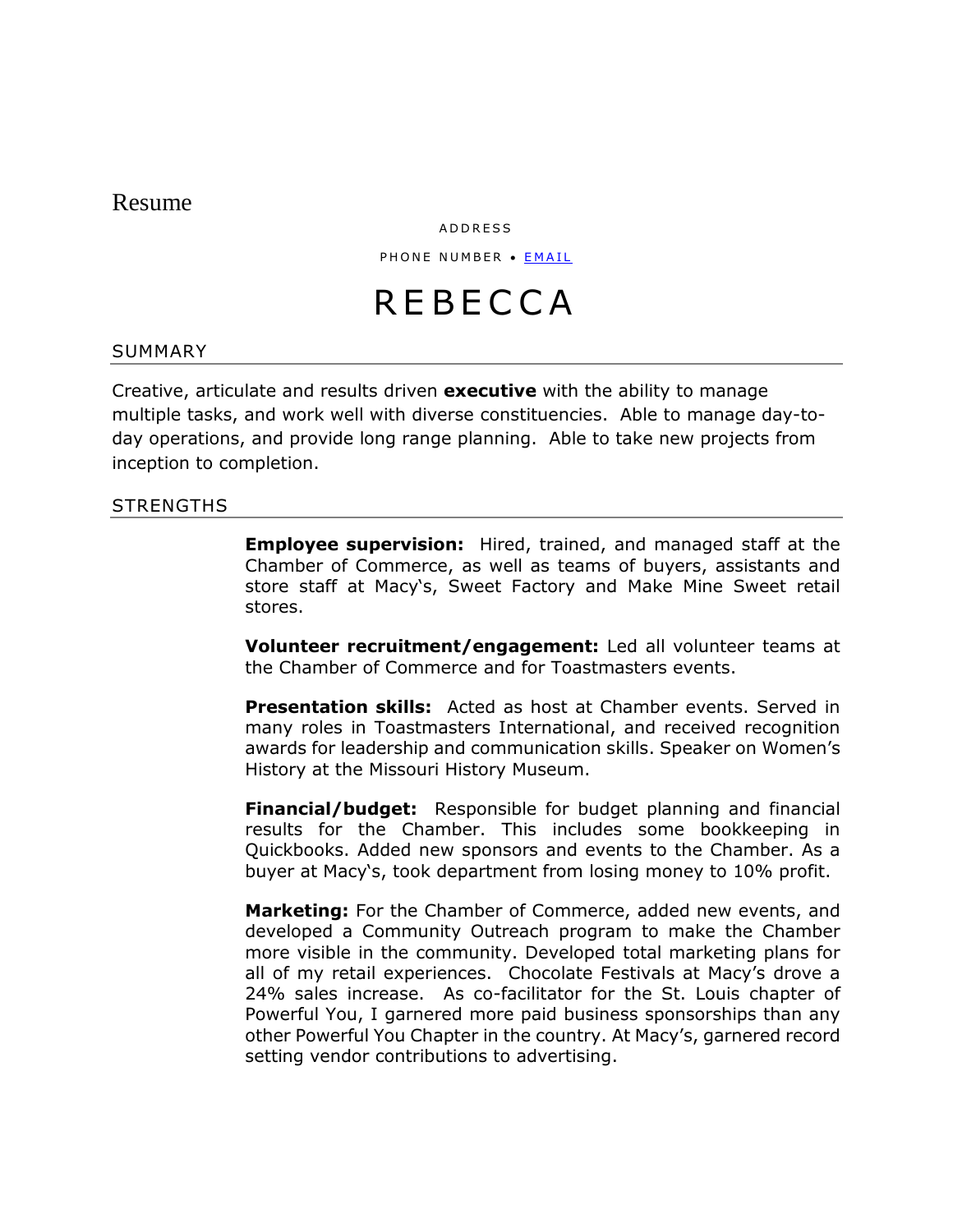**Communication:** Excellent interpersonal skills. Able to engage Chamber members into increased participation in the activities of the organization. Able to work collaboratively with elected officials, community organizations, businesses and others in the community. Compiled and edited the monthly printed Chamber newsletter. Handled multiple social media channels. Ability to enroll vendors, management and other constituents in a vision for a project, such that they come forward and support it.

**Event Management:** Planned and executed recurring monthly events at the Chamber (luncheons, morning and evening events.) Responsible for collaborative planning and execution of 4 major fundraising events (Community Showcase, Golf Tournament, Trivia Night and Annual Awards Banquet). Added a new 5k race event, and three other events to the Chamber calendar in my first year. Added over \$20,000 in annual event income to the Chamber.

#### EMPLOYMENT

| Webster Groves/Shrewsbury/Rock Hill Area<br><b>Chamber of Commerce-Executive Director</b><br>Non-profit community organization.                          | 2011-present |
|----------------------------------------------------------------------------------------------------------------------------------------------------------|--------------|
| Service Noodle, St. Louis, MO                                                                                                                            | 2010-2011    |
| <b>Account Development Representative</b>                                                                                                                |              |
| Missouri privately held company providing internet marketing.                                                                                            |              |
| Heartland Payment Systems, St. Louis, MO                                                                                                                 | 2005 - 2010  |
| <b>Relationship Manager</b>                                                                                                                              |              |
| <b>Merchant Services Firm</b>                                                                                                                            |              |
| <b>Graphic Communications, San Diego, CA</b>                                                                                                             | 2002-2005    |
| <b>Account Executive</b>                                                                                                                                 |              |
| <b>Commercial Printing Firm</b>                                                                                                                          |              |
| Make Mine Sweet, San Diego, CA                                                                                                                           | 1996-2002    |
| <b>Founder and Store Owner</b>                                                                                                                           |              |
| Independent retail store for candies, custom chocolates and gift baskets.                                                                                |              |
| <b>Sweet Factory San Diego, CA</b>                                                                                                                       | 1994-1996    |
| Merchandising manager with a team of 3 buyers. Took this chain from 100 stores to 200 stores<br>Privately held chain of candy stores                     |              |
| Macy's Department Stores, San Francisco, CA                                                                                                              | 1978-1994    |
| Various positions including buyer of gourmet foods, candy, wines and then Vice President of the Food<br>area, administrator for 3 buyers and assistants. |              |

#### PROJECTS AND COMMUNITY EXPERIENCE

| <b>Member, Alliance for InterRacial Dignity, Webster Groves</b> | 2015-present |
|-----------------------------------------------------------------|--------------|
| <b>Co-Organizer, Celebrate the Vote Festival</b>                | 2016         |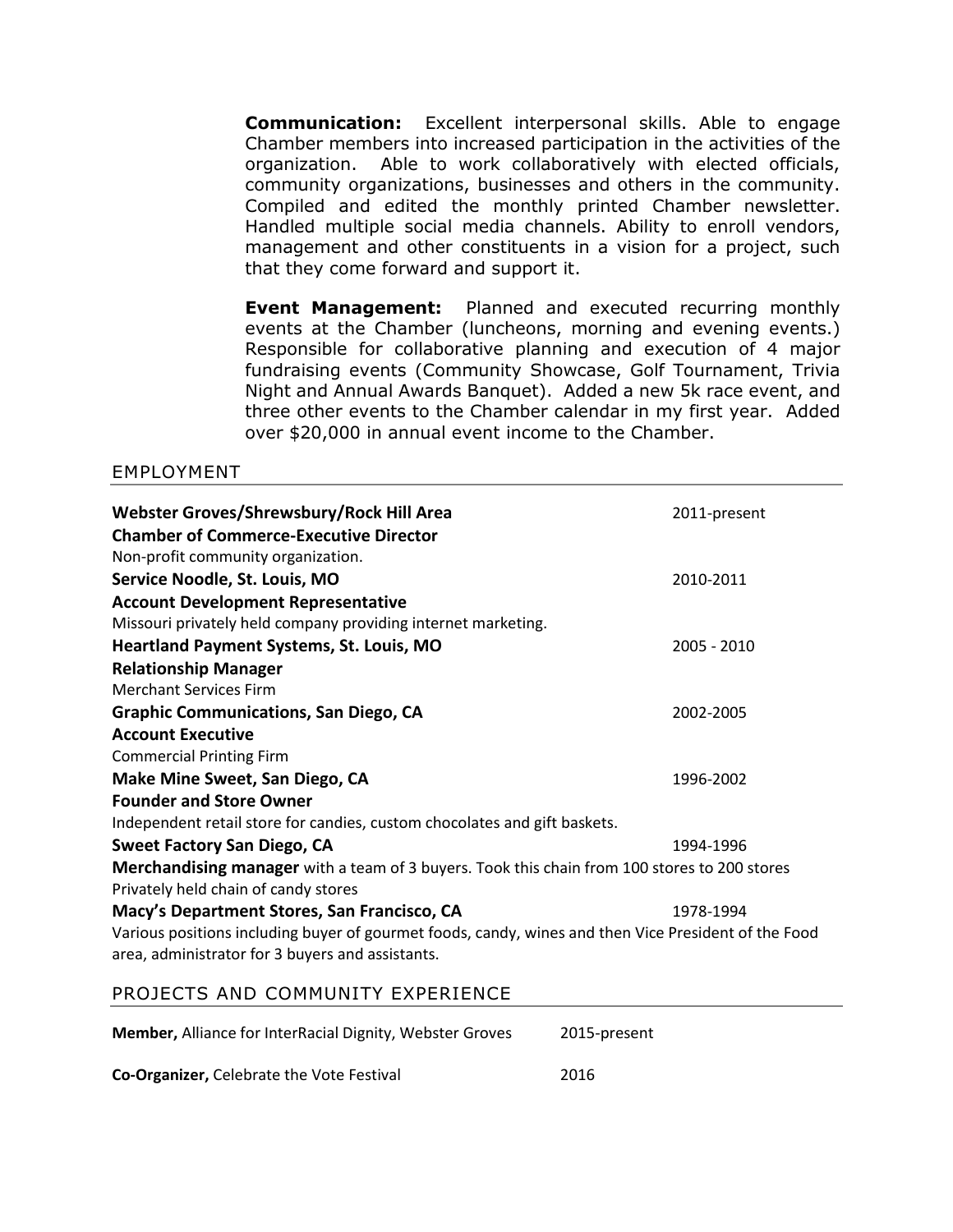| <b>Columnist, St. Louis Women's Journal "Our History"</b> | 2015-present |
|-----------------------------------------------------------|--------------|
| <b>Ambassador, Gateway to Dreams</b>                      | 2013         |
| Area Director, Toastmasters District 8 (Greater STL)      | 2014-2016    |
| <b>President</b> of Webster Groves Toastmasters Club      | 2012-2013    |
| Co-facilitator, Powerful You women's networking group     | 2007-2010    |

#### EDUCATION

University of Missouri Columbia, MO, 1969-1971 Webster University, San Diego, CA (1995) and Webster Groves, MO (2017) Undergraduate degree is in progress.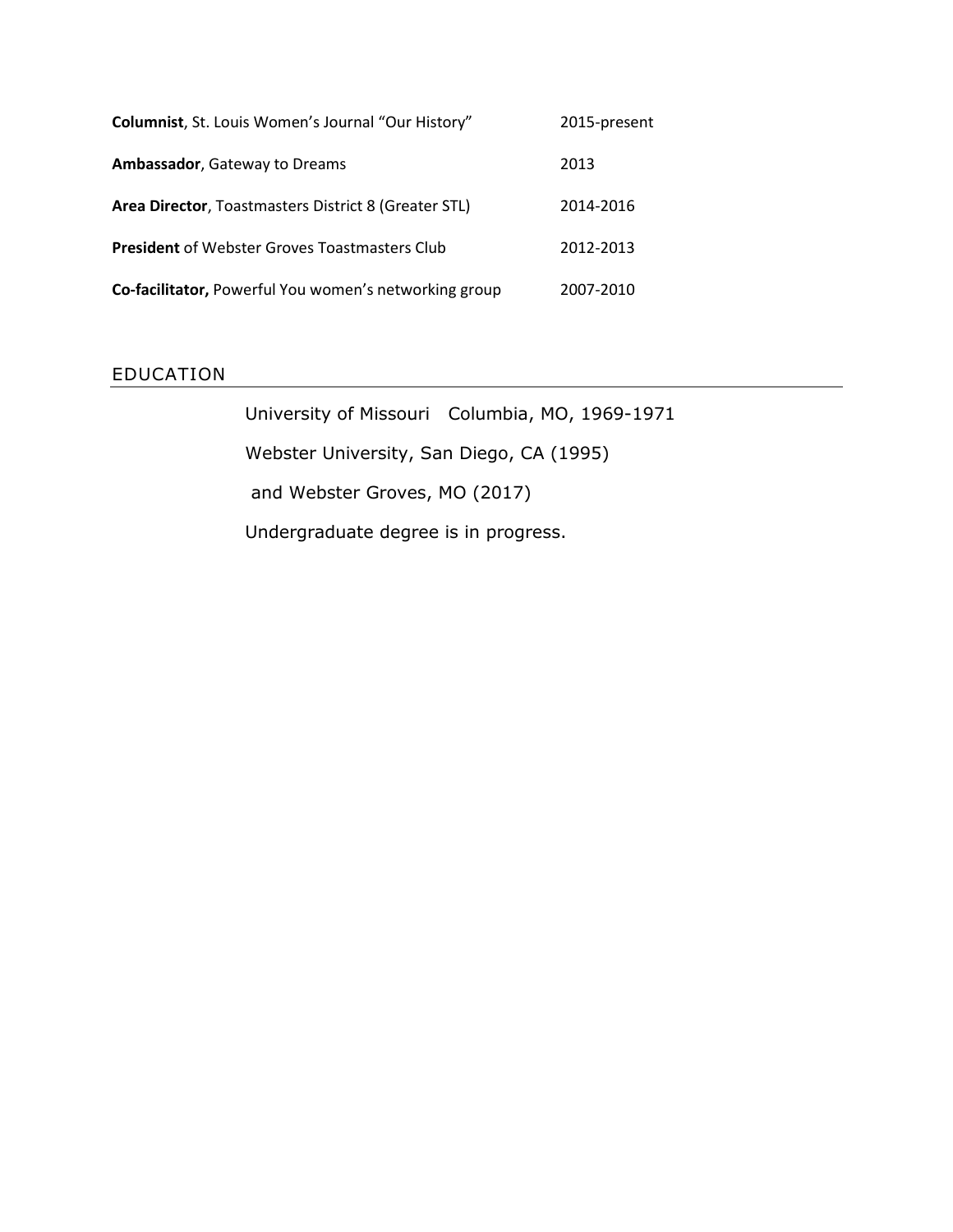## <span id="page-6-0"></span>Area of Study

|                                                               | <b>AREA OF STUDY: SPCM 1040: Public Speaking</b>                                                                                                                                                                         | <b>Credits Requested: 3</b>                                                  |  |
|---------------------------------------------------------------|--------------------------------------------------------------------------------------------------------------------------------------------------------------------------------------------------------------------------|------------------------------------------------------------------------------|--|
| <b>Source of Learning</b>                                     | <b>Learning Components</b>                                                                                                                                                                                               | <b>Documentation Links</b>                                                   |  |
| Toastmasters<br>International in club<br>speaking (2004-2017) | Delivered over 40 speeches within the Toastmasters<br>club environment, in order to develop performance<br>skills, such as clear language, proper grammar, vocal<br>variety, speech pacing, body language and connecting | Completion records that<br>document award levels, and<br>award certificates. |  |
|                                                               | with an audience.                                                                                                                                                                                                        | Photos                                                                       |  |
|                                                               |                                                                                                                                                                                                                          | Photocopies of programs for<br>event.                                        |  |
|                                                               | Wrote and organized original materials in order to<br>make a point clear in spoken communication                                                                                                                         |                                                                              |  |
|                                                               | Analyzed and delivered evaluations of other speakers,<br>the purpose of which was to listen and give effective<br>feedback on their work                                                                                 |                                                                              |  |
|                                                               | Spoke extemporaneously as a weekly practice to<br>develop skill speaking without preparation                                                                                                                             |                                                                              |  |
|                                                               |                                                                                                                                                                                                                          |                                                                              |  |
|                                                               | Counseled a new club member so that she could more<br>quickly learn effective speaking skills.                                                                                                                           |                                                                              |  |
|                                                               | Prepared speeches from seven different manuals in<br>order to learn new skills and refine previously acquired<br>skills                                                                                                  |                                                                              |  |
| <b>Public Speaking</b><br>Presentations 2013-<br>2017         | Presented a public speech to newcomer's club on the<br>History of Webster Groves So that the women would be<br>entertained and learn something about the area.                                                           |                                                                              |  |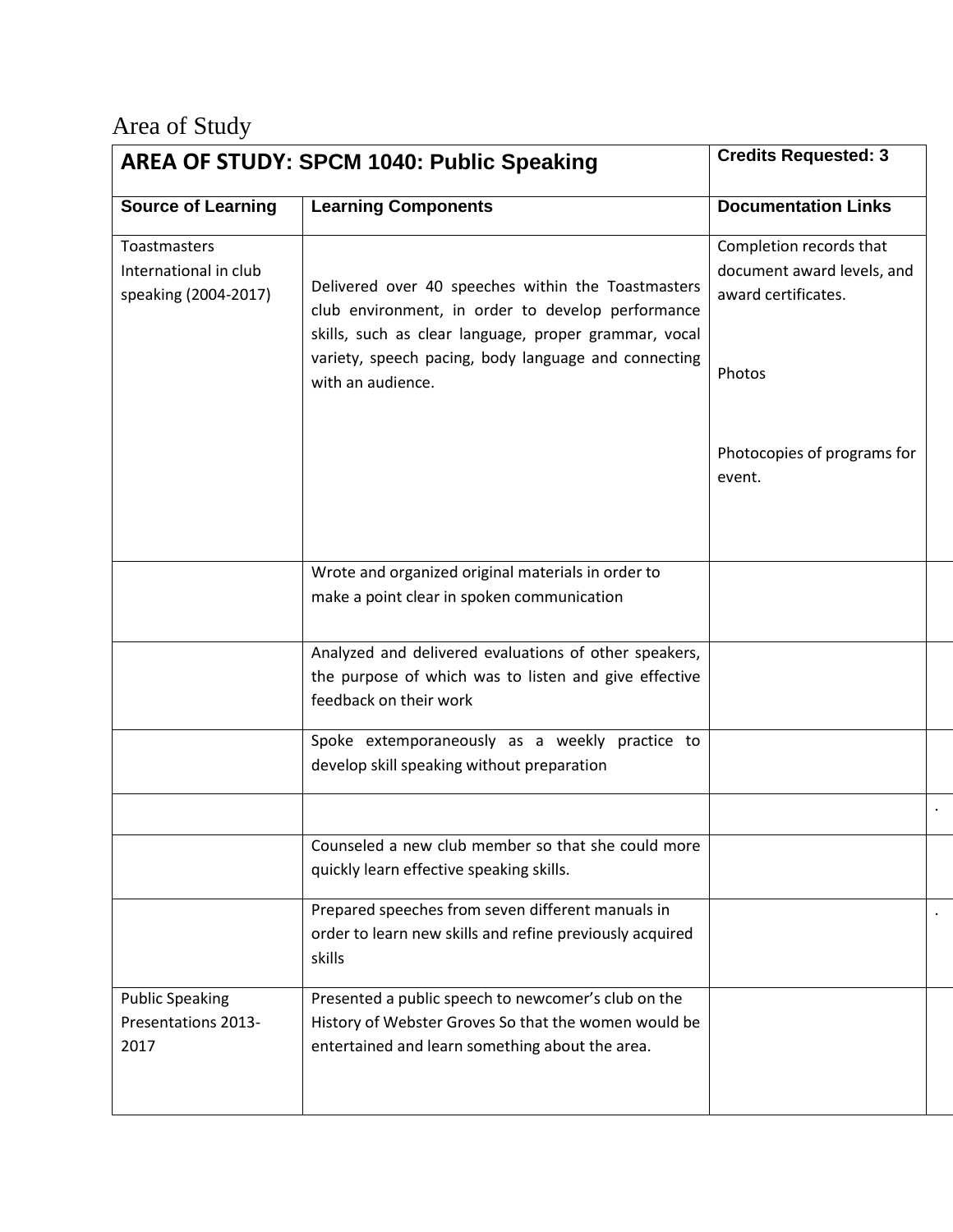| Spoke At a freshmen orientation meeting at Webster<br>University so that                                                                                                                                                                                                                 |  |
|------------------------------------------------------------------------------------------------------------------------------------------------------------------------------------------------------------------------------------------------------------------------------------------|--|
| Researched, organized and presented an educational<br>session for a Toastmaster's conference on "The Art of<br>Storytelling" so that other toastmasters could learn a<br>new skill.                                                                                                      |  |
| Organized, marketed and wrote a presentation to<br>honor and celebrate 95 years of women having the<br>right to vote, so that women would appreciate how far<br>we have come and be motivated to participate in a<br>future event.                                                       |  |
| Prepared and presented a 50 minute training class on<br>Parliamentary Procedures so that audience members<br>could more confidently use the tools.                                                                                                                                       |  |
| Spoke three times at the Missouri History Museum, and<br>additional times for local clubs on women's history and<br>as a re enactor for 19 <sup>th</sup> century suffrage leader<br>Elizabeth Cady Stanton, so that women could become<br>knowledgeable about history and voting rights. |  |
| Hosted A radio show, interviewing local candidates for<br>elective office in zip code 63119 So that listeners could<br>make an informed decision                                                                                                                                         |  |
| Competed as a contestant in an international speaking<br>contest with Toastmaster's International so that I could<br>touch, move, and inspire an audience.                                                                                                                               |  |
| Spoke on television for a local event the Chamber of<br>Commerce was hosting in order to develop awareness<br>and participation in the event.                                                                                                                                            |  |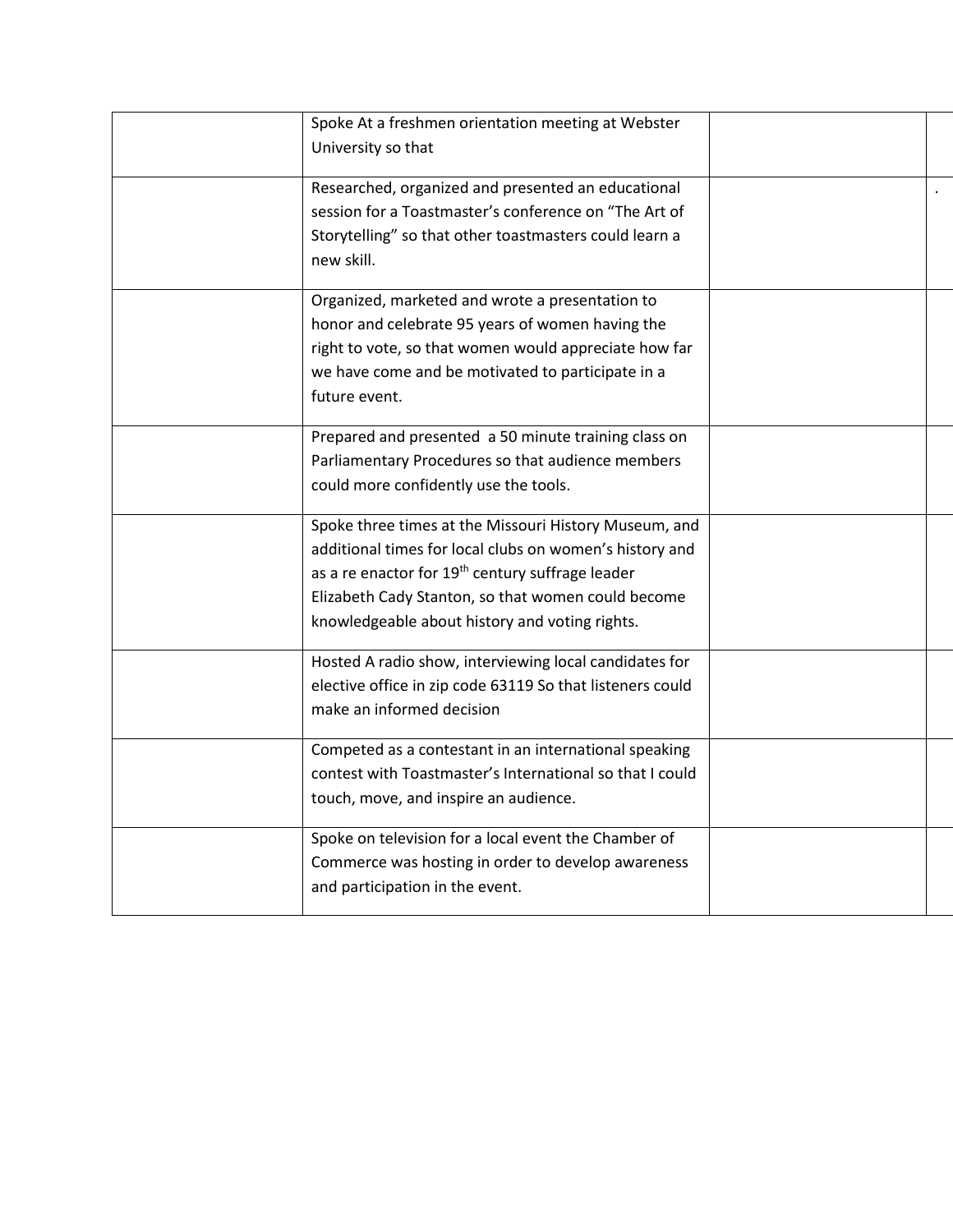### <span id="page-8-0"></span>Narrative:

Returning to college when in my sixties is a dream come true. After completing 80 hours at University of Missouri from 1969-71, life took me on many adventures. I experienced a challenging and exciting career with Macy's Department stores, living 27 years in California, first in San Francisco, and then San Diego. Along my life path, I became a mother, an entrepreneur, then went through a divorce and moved back to St. Louis, Missouri in 2005. Along the way, I took two courses in marketing at Webster University-San Diego in 1995.

I first took a public speaking course in night school in 1985, then later discovered Toastmasters while living in San Diego.

Toastmasters International is a nonprofit educational organization that teaches communication and leadership skills for anyone who wishes to overcome their fear of public speaking and learn skills that can help them in becoming more successful.

When I first joined a San Diego Toastmaster's club in 2004, I was a single mom, just divorced and learning a new career. In my first speech, I was the absolute queen of "Ahs and Ums." Those are filler words, such as 'Ah' and 'Um.' In this California club, they would ring a bell every time I said a filler word. That bell rang a lot during my first speech.

Over time, I was pleased to develop confidence and speaking skill, and found I enjoyed it immensely. In 2010, when I became an "empty nester" seeing my daughter off to Truman State University, I have increasing spent more time in projects, presentations, events, and programs that involve public speaking.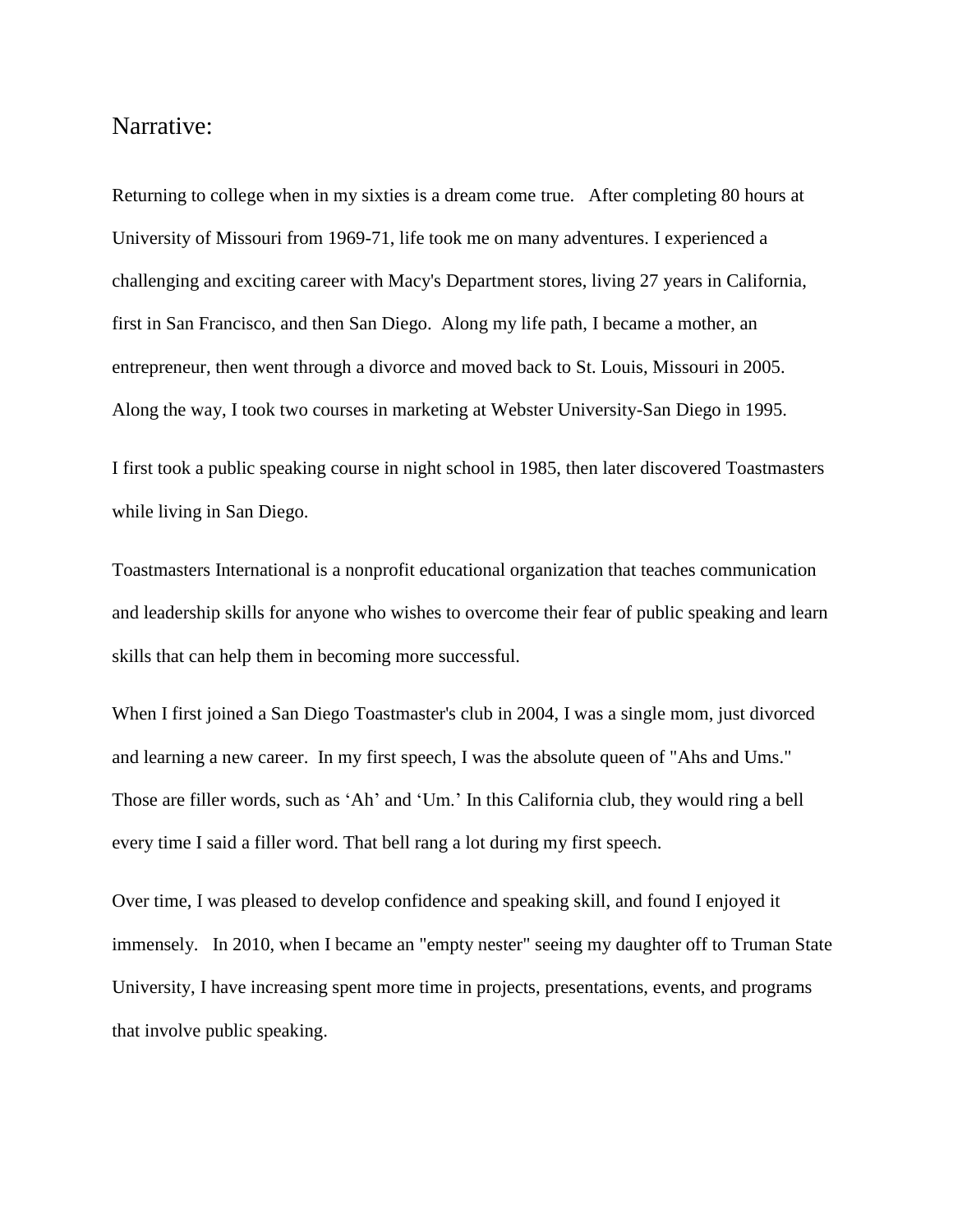In these last 7 years I have delivered more than 40 speeches from manuals provided by Toastmasters. With each speech, I learned to write clearly, to write for listening, and to add elements of drama. I progressed through programs "Competent Communicator," "Advanced Communicator Bronze," "Advanced Communicator Silver," and "Advanced Communicator Gold," and each award level represents 10 speeches given that build new skills. [Artifact 1](file:///D:/Webster/EDUC%201000/Spring%202,%202017/Rebecca%20Now/PLA_Now/Artifacts/Artifact%201%20Completion%20Records%20and%20Award%20Certificates%20NOW.pdf)

I learned to be the master of ceremonies for Toastmaster's club meetings, which has served me professionally in my current job as Executive Director of the Webster Groves/Shrewsbury/Rock Hill Area Chamber of Commerce. During the six years I have performed this job, I have been the master of ceremonies for more than 72 monthly chamber networking meetings, facilitating the flow of the meeting and making the experience enjoyable, educational and concise.

Over the course of my seven years in weekly Toastmaster's meetings, I have had the opportunity to coach and evaluate other speakers, which was so rewarding. It was a joy to see a nervous new person stammer through their first speech and then later become confident and more effective in their presentations. [Artifact 2](file:///D:/Webster/EDUC%201000/Spring%202,%202017/Rebecca%20Now/PLA_Now/Artifacts/Artifact%202%20Completion%20Record%20%20Listening%20Evaluating%20Mentoring.pdf)

I was asked, in my role as Chamber executive director, to give a brief speech at Webster University's freshman orientation in 2014 and again in 2015, speaking about the community and it's "hidden gems" to discover while a college student. [Artifact 3](file:///D:/Webster/EDUC%201000/Spring%202,%202017/Rebecca%20Now/PLA_Now/Artifacts/Artifact%203%20Rebecca%20Now%20at%20Webster%20U.jpg)

In 2015, I presented two trainings on storytelling at a conference and at a Toastmaster's Leadership Institute. These two trainings enabled the local Toastmaster's community to learn about storytelling. In my research and assembling of the presentations, I learned to enhance my own knowledge and skill in storytelling. [Artifact 4](file:///D:/Webster/EDUC%201000/Spring%202,%202017/Rebecca%20Now/PLA_Now/Artifacts/Artifact%204%20Storytelling%20programs%20verification.pdf)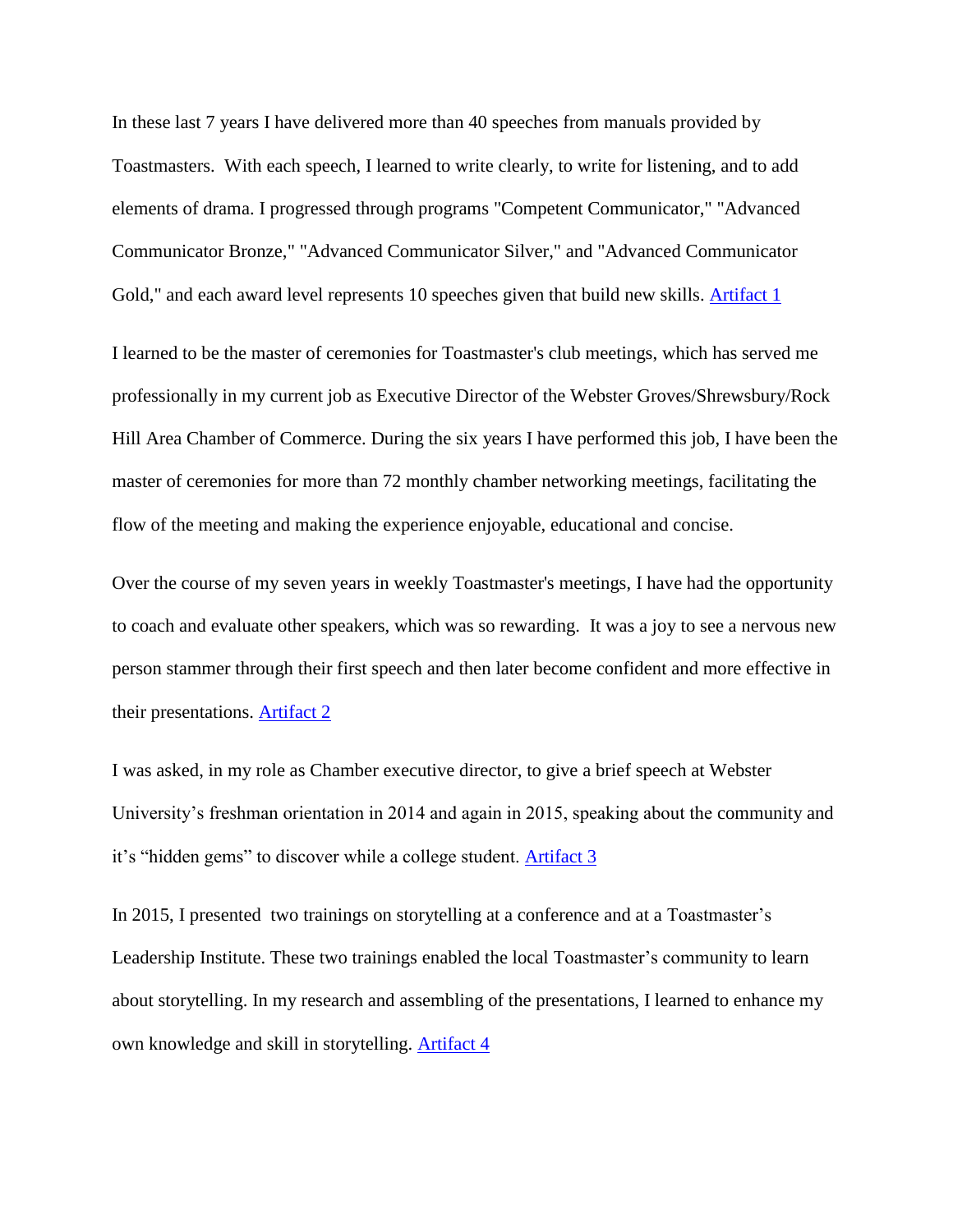In January 2016, I gave another training presentation on Parliamentary Procedures at a Toastmasters Leadership Institute, which enhanced my learning by researching, preparing and presenting to a group of about 60 individuals. [Artifact 5](file:///D:/Webster/EDUC%201000/Spring%202,%202017/Rebecca%20Now/PLA_Now/Artifacts/Artifact%205%20Parliamentary%20Procedure%20class.pdf)

I organized an event to celebrate the  $95<sup>th</sup>$  anniversary of women having the right to vote in 2015, and appeared on Don Marsh's "St. Louis on the Air" radio show. [Artifact 6](file:///D:/Webster/EDUC%201000/Spring%202,%202017/Rebecca%20Now/PLA_Now/Artifacts/Artifact%206%20St.%20Louis%20Public%20Radio%20appearance%20RebeccaNow_YvetteJoyLiebesen.jpg)

In 2013, one speech I gave at Toastmasters changed the entire direction of my life. Working in an advanced manual called "Interpretive Reading," my assignment called for me to present a speech from history. In my research for a historical speech, I stumbled on a speech given by Elizabeth Cady Stanton in 1848 in Seneca Falls, New York.

In Stanton's speech, "A Declaration of Rights and Sentiments" where she called for the right to vote for women, I discovered her passion, intellect, and bombastic oratory style. I edited her speech to the required time limit for the manual project and gave my interpretation to my club. The evaluator remarked "Rebecca, you just need a costume." So, I had a historical costume made! I began giving her speech to friends and to clubs.

I spoke, dressed as Elizabeth Cady Stanton, at the Missouri History Museum three times during the summer of 2016, which is a cherished highlight of my life. [Artifact 7](file:///D:/Webster/EDUC%201000/Spring%202,%202017/Rebecca%20Now/PLA_Now/Artifacts/Artifact%207%20RN%20at%20MOHIST%20with%20podium.jpg) My "Step into History" speaking journey was featured in the January 2017 *Toastmaster* magazine, with a worldwide audience. [Artifact 9](file:///D:/Webster/EDUC%201000/Spring%202,%202017/Rebecca%20Now/PLA_Now/Artifacts/Artifact%209%20Toastmaster%20Magazine%20Article%20Jan%202017.pdf)

I had opportunities to speak on radio and television over the last several years, about both events in women's history, and for the Chamber of Commerce[. Artifact 8,](file:///D:/Webster/EDUC%201000/Spring%202,%202017/Rebecca%20Now/PLA_Now/Artifacts/Artifact%208%20RN%20%20at%202016%20Celebrate%20the%20Vote%20Festival.jpg) [Artifact 10,](https://soundcloud.com/kwrh-radio/league-of-women-voters-ballot-issues-review) [Artifact 11](https://www.youtube.com/watch?v=foWDEQ57B8g)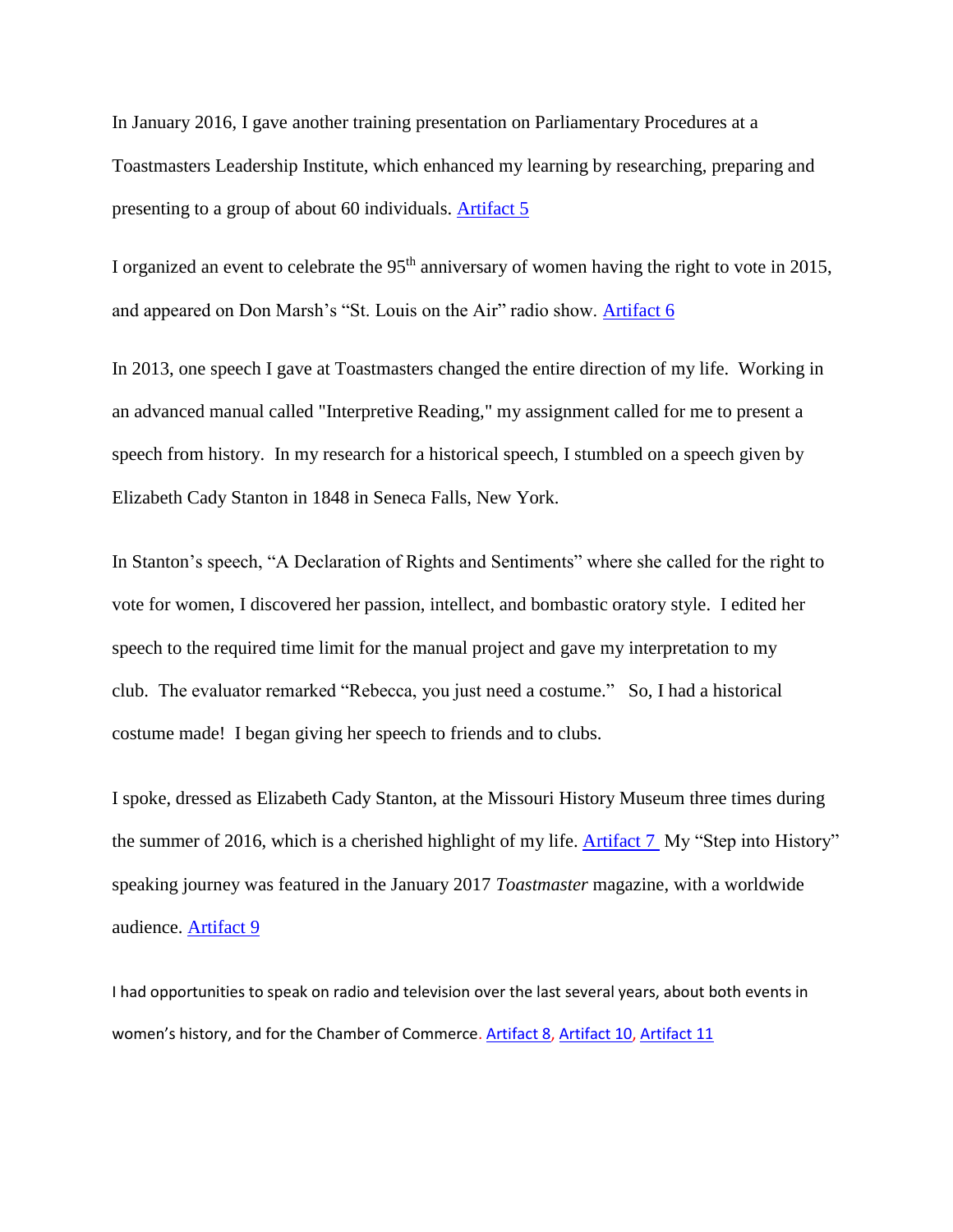Throughout my speaking journey, I have learned the established techniques of writing and delivering speeches. I have learned to organize my thoughts and clearly communicate to the audience in an engaging manner, to connect with people, and share ideas and concepts.

I have learned the value of listening to others develop proficiency in speaking, to help them communicate more effectively. I have developed confidence in impromptu speaking and prepared speaking, and find that it is a true joy to connect with an audience.

When I received an opportunity to complete my Bachelors Degree at Webster University, while I work full time, I chose Women and Gender Studies as my major because it is my passion at this time of my life. I am pursuing this degree to become a more powerful thought leader and speaker on women's leadership.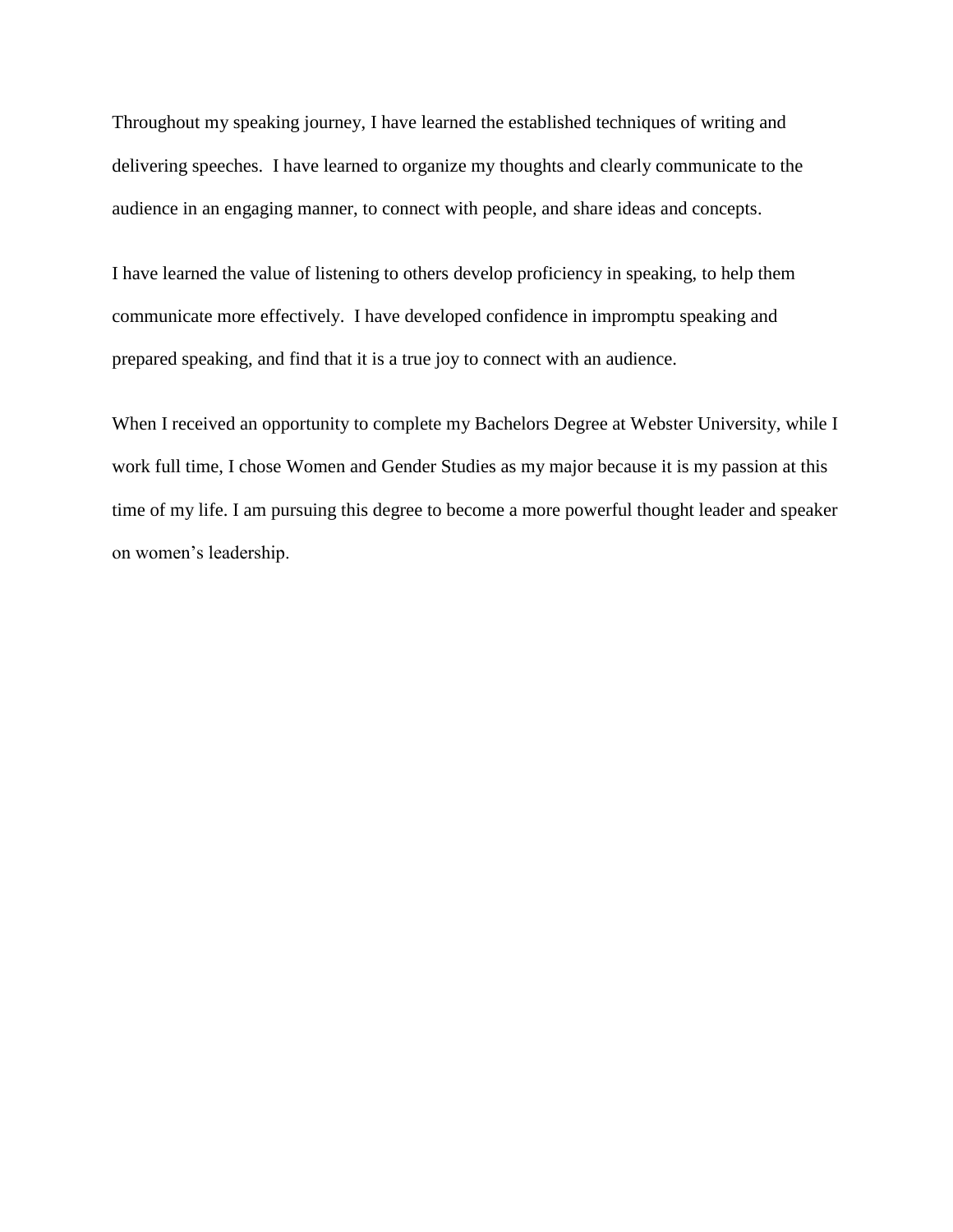## <span id="page-12-0"></span>Documentation Index

- 1. Artifact 1
	- a. Project completion record for first 10 speeches
	- b. Award "Competent Communicator" (for first 10 speeches)
	- c. Project completion record for Public Relations speeches
	- d. Project completion record for Interpretive Reading
	- e. Award for "Advanced Communicator Bronze"
	- f. Project Completion Record for The Entertaining Speaker
	- g. Project Completion Record for Storytelling
	- h. Award for "Advanced Communicator Silver"
	- i. Project Completion Record for Humorously Speaking
	- j. Project completion Record for Speaking to Inform
	- k. Award for "Advanced Communicator Gold"
- 2. Artifact 2
	- a. Project completion record for "Competent Leader" Award
	- b. Award "Competent Leader"
- 3. Artifact 3 Photo speaking at Webster University
- 4. Artifact 4 Storytelling
	- a. Program sheet for District 8 Spring conference Storytelling Session –"No Small Potatoes"
	- b. Program for District 8 Leadership Institute, "The Art of Storytelling" education presenter
- 5. Artifact 5 Parliamentary Procedures program as speaker
- 6. Artifact 6 Photo of St. Louis Radio appearance for "Celebrate the Vote" in 2015
- 7. Artifact 7 History Museum photo of speaking
- 8. Artifact 8 "Step into History" magazine article in *Toastmasters*
- 9. Artifact 9 Photo of speaking at 2016 "Celebrate the Vote Festival" event
- 10. Artifact 10 Radio 63119 interviews show link https://soundcloud.com/kwrh-radio/league-ofwomen-voters-ballot-issues-review
- 11. Artifact 11 Link to TV show appearance. https://www.youtube.com/watch?v=foWDEQ57B8g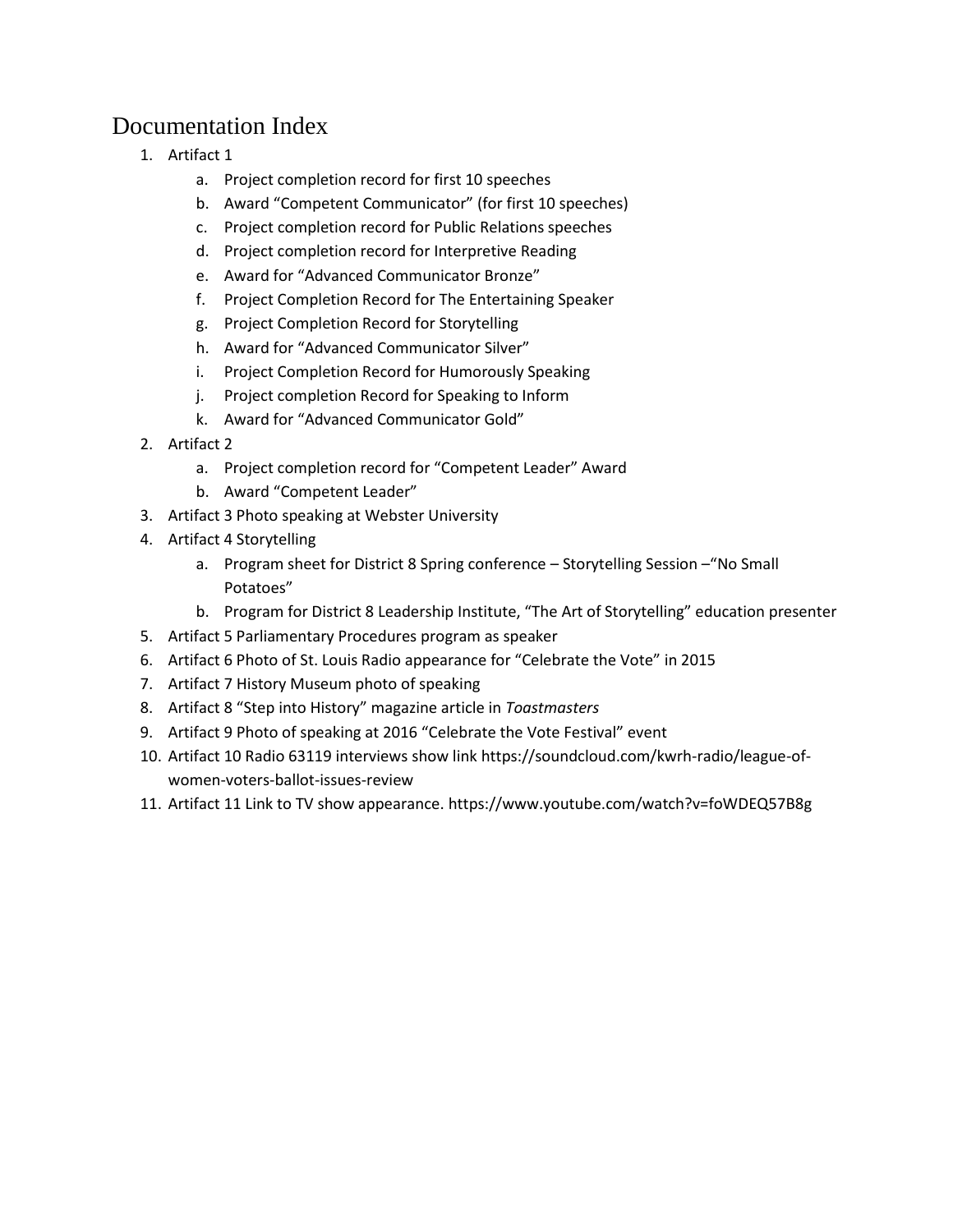## <span id="page-13-0"></span>Degree Audit

Name: Rebecca Major: Women and Gender Studies Student ID#: 1257148 Date: 4/16/2017

| Course #                               | <b>Title</b>                        | Semester | Grade        | Credit<br>Hrs. | Comments                                                                            |
|----------------------------------------|-------------------------------------|----------|--------------|----------------|-------------------------------------------------------------------------------------|
| Global<br>Citizenship<br>Program (GCP) |                                     |          |              |                |                                                                                     |
|                                        | ANTH ******** Intro Cult            |          | A            | 3              | <b>GCP Knowledge</b>                                                                |
|                                        | Anthro                              |          |              |                | and Skill Areas:<br><b>Roots of Culture</b><br>(Transfer)                           |
|                                        | PHIL********* Intro<br>Philosophy   |          | $\mathsf{B}$ | $\overline{3}$ | <b>GCP Knowledge</b><br>and Skill Areas:<br>Roots of Culture -<br>(Transfer.)       |
|                                        | PSYC********* General<br>Psychology |          | B            | $\overline{3}$ | <b>GCP Knowledge</b><br>and Skill Areas:<br>Social Systems and<br>Hum Beh(Transfer) |
|                                        | <b>General Economics</b>            |          | B            | 5              | <b>GCP Knowledge</b><br>and Skill Areas:<br>Social Systems and<br>Hum Beh(Transfer) |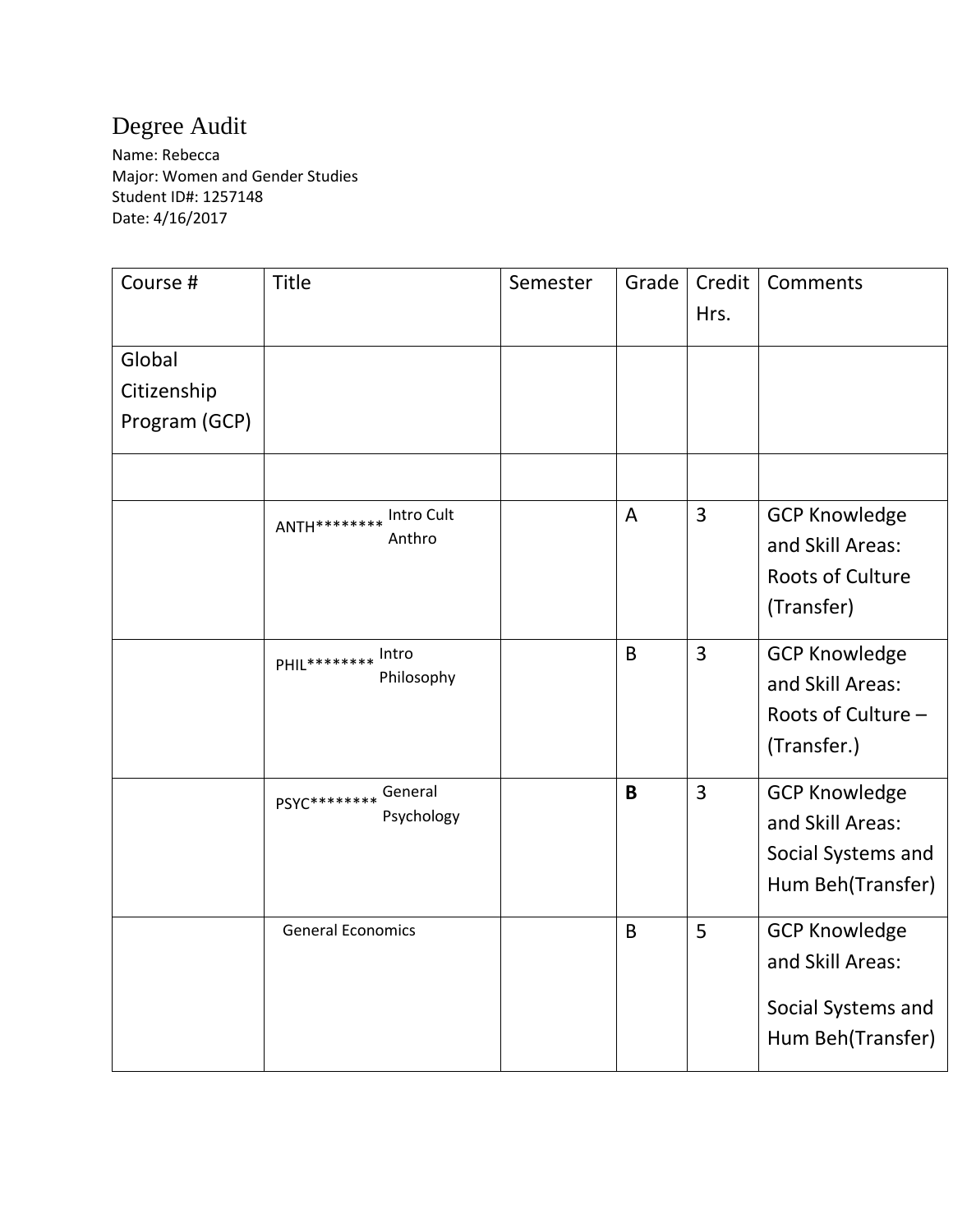|                     | Prin of Geology             |             | S         | 5              | <b>GCP Knowledge</b><br>and Skill Areas:<br>Physical & Natural<br>World (Transfer) |
|---------------------|-----------------------------|-------------|-----------|----------------|------------------------------------------------------------------------------------|
|                     | Ele Spanish I               |             | B         | 5              | <b>GCP Knowledge</b><br>and Skill Areas:<br>Global<br>Understanding<br>(Transfer)  |
|                     | College Algebra             |             | B         | $\overline{3}$ | <b>GCP Knowledge</b><br>and Skill Areas:<br>Quantitative<br>Literacy (Transfer)    |
| <b>INTL</b><br>1500 | Intro to Western Art        |             | A         | 3              | <b>GCP Knowledge</b><br>and Skill Areas:<br><b>Arts Appreciation</b><br>(Transfer) |
| <b>SOCI 3450</b>    | Adv St-Engl Comp            |             | <b>CR</b> | 3              | <b>GCP Knowledge</b><br>and Skill Areas:<br>Written<br>Communication<br>(Transfer) |
| <b>INTL 1500</b>    | The World System Since 1500 | <b>SU17</b> | IP        | $\overline{3}$ | <b>GCP Knowledge</b><br>and Skill Areas:<br><b>Critical Thinking</b>               |
| <b>SOCI 345</b>     | Sex and Gender              |             |           | $\overline{3}$ | <b>GCP Knowledge</b><br>and Skill Areas:                                           |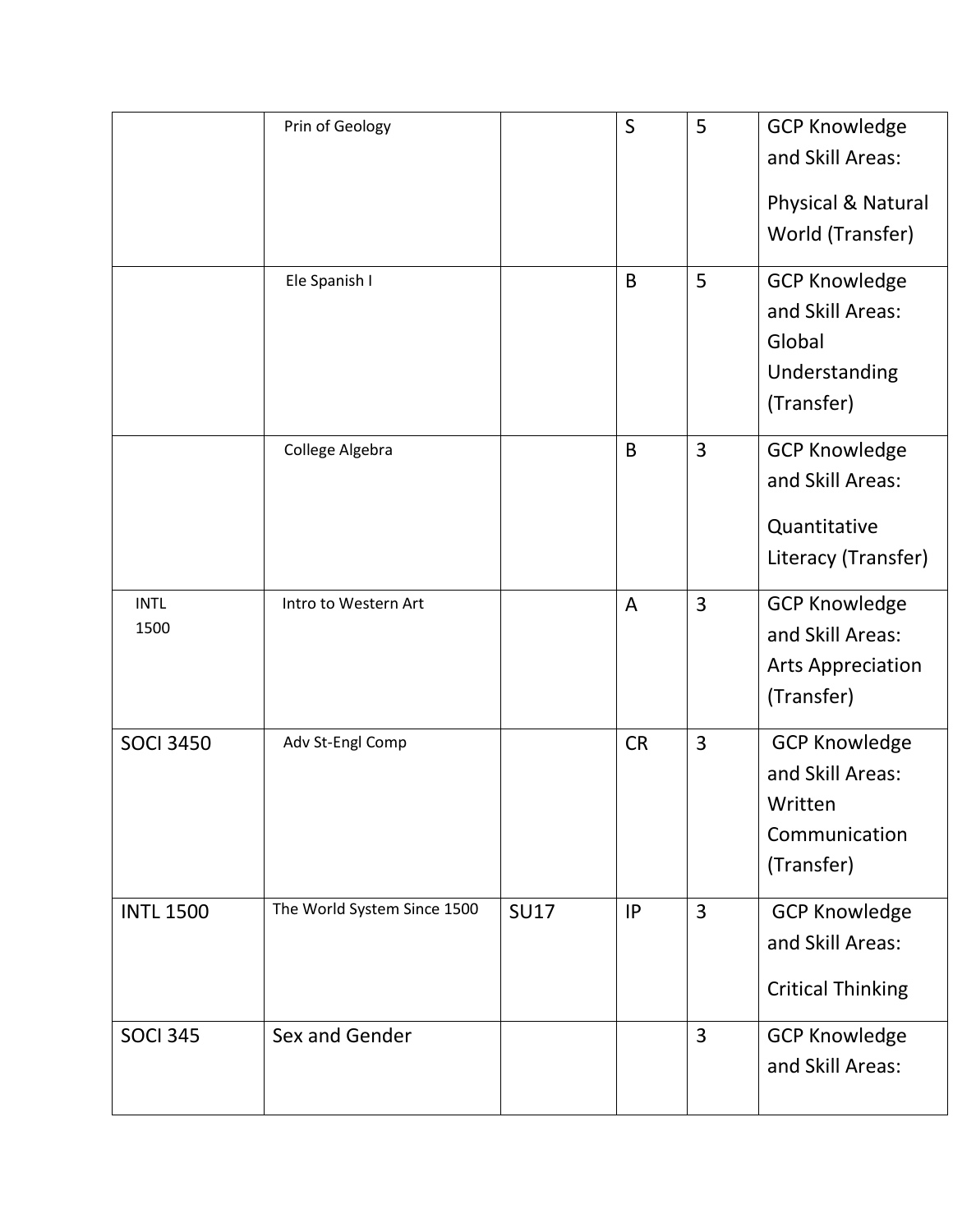|                               |                                        |             |                |                | Ethics   |
|-------------------------------|----------------------------------------|-------------|----------------|----------------|----------|
| <b>ELECTIVES</b>              |                                        |             |                |                |          |
| (called "Unused"<br>on audit) |                                        |             |                |                |          |
| <b>FLST 3160</b>              | Topics in Film Studies                 | S117        | A              | $\overline{3}$ |          |
|                               | <b>French New Wave</b>                 |             |                |                |          |
| <b>EDUC 1000</b>              | <b>Educational Program</b><br>Analysis | <b>SP17</b> |                | IP             | Elective |
|                               |                                        |             |                |                |          |
| <b>MNGT 2100</b>              | Management Theory and<br>Practices     | F195        | $\overline{A}$ | $\overline{3}$ |          |
| <b>MNGT 3500</b>              | Marketing                              | SP295       | $\overline{A}$ | $\overline{3}$ |          |
| 3T 65                         | Adv French Reading                     | <b>FA69</b> | $\mathsf B$    | $\overline{2}$ | Transfer |
| 5A 3                          | <b>Physical Education</b>              | F69         | B              | $\mathbf{1}$   | Transfer |
| 1V 335                        | Honors Exp<br>English                  | FA69        | $\sf B$        | $\overline{3}$ | Transfer |
| 7Z 11                         | Ph Ed Freshman Women                   | FA69        | $\mathsf B$    | $\mathbf{1}$   | Transfer |
| 3T 30                         | N Amer Indian Cult                     | <b>FA71</b> | $\sf B$        | $\overline{3}$ | Transfer |
| 1V 326                        | Intro to Pol Sci Gh                    | <b>SP70</b> | $\sf B$        | $\overline{3}$ | Transfer |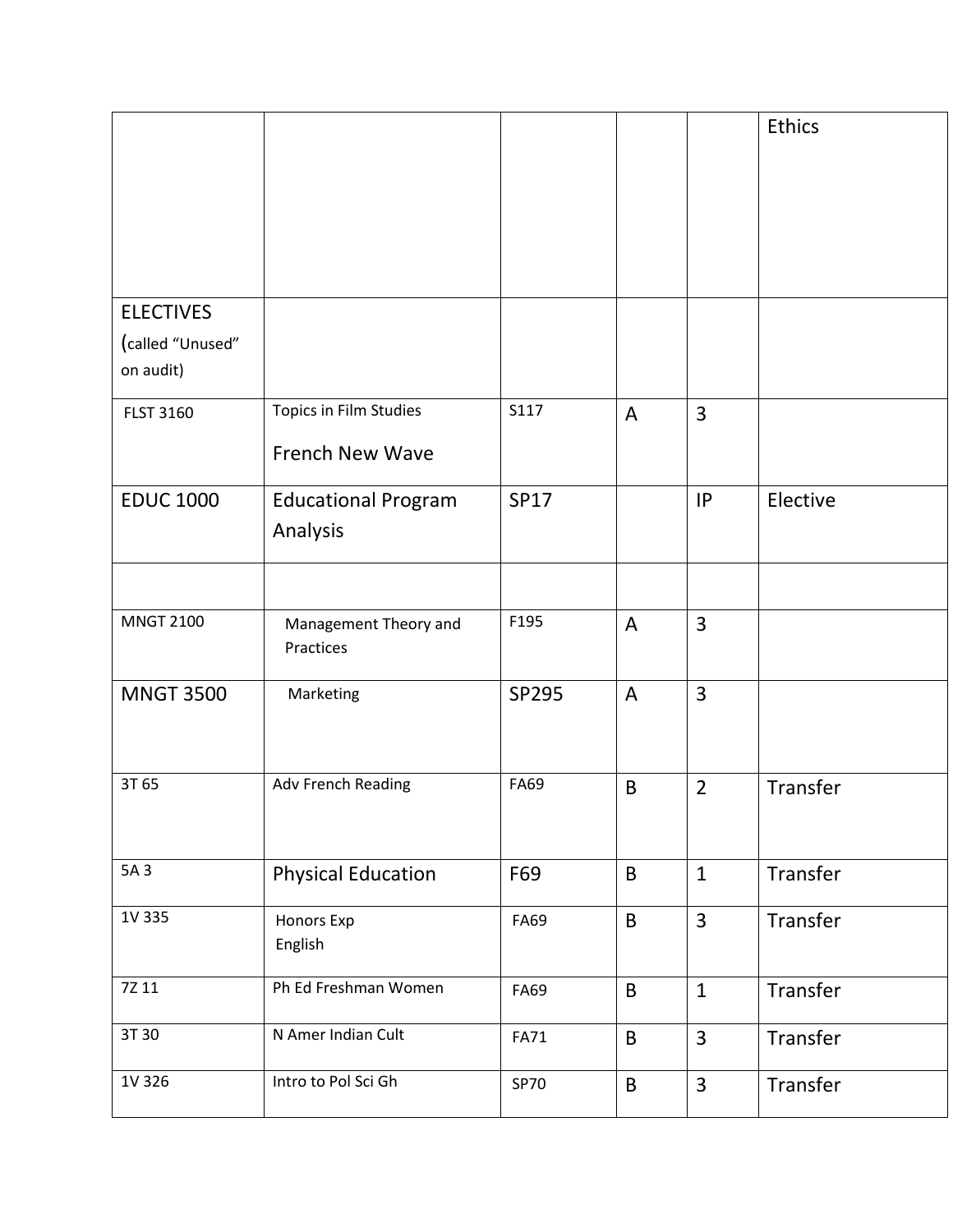| 5A 8   | English Lit & Lif Gh  | <b>SP70</b> | B.             | $\overline{3}$ | Transfer |
|--------|-----------------------|-------------|----------------|----------------|----------|
| 1V 10  | Adv Cult Anthrop      | <b>FA71</b> | B              | $\overline{3}$ | Transfer |
| 4H 125 | Ph Ed Sophomore Women | SP71        | B              | $\mathbf{1}$   | Transfer |
| 5E 20  | <b>General Anthro</b> | <b>FA70</b> | $\mathsf{C}$   | $\overline{3}$ | Transfer |
| 5A 4   | Honor Indep Study     | SP71        | $\overline{A}$ | $\overline{3}$ | Transfer |
| 6U 21  | American History      | <b>FA69</b> | $\overline{A}$ | 5              | Transfer |
| 1Z 270 | Ph Ed Freshman Women  | <b>SP70</b> | D              | $\mathbf{1}$   | Transfer |
|        | Intro Music Lit       | <b>FA71</b> | $\overline{A}$ | $\overline{2}$ |          |
|        |                       |             |                |                | Transfer |
|        | Modern Art & Archit   | <b>FA71</b> | $\overline{A}$ | $\overline{3}$ | Transfer |

| 5E 189<br><b>ـاب</b> | ' Sem Amer Hist<br>naran : | FAY1 |  | ister |
|----------------------|----------------------------|------|--|-------|
|                      |                            |      |  |       |

| 170<br>8M | Child Psychology | CDZ4<br>ັ<br>. . |  | ٮ | <sup>-</sup> ransfer |
|-----------|------------------|------------------|--|---|----------------------|
|-----------|------------------|------------------|--|---|----------------------|

For my major core, I still need: 30 hours

Core courses, 12 hours; Required courses15; Electives, 9; for a total of 36 hours